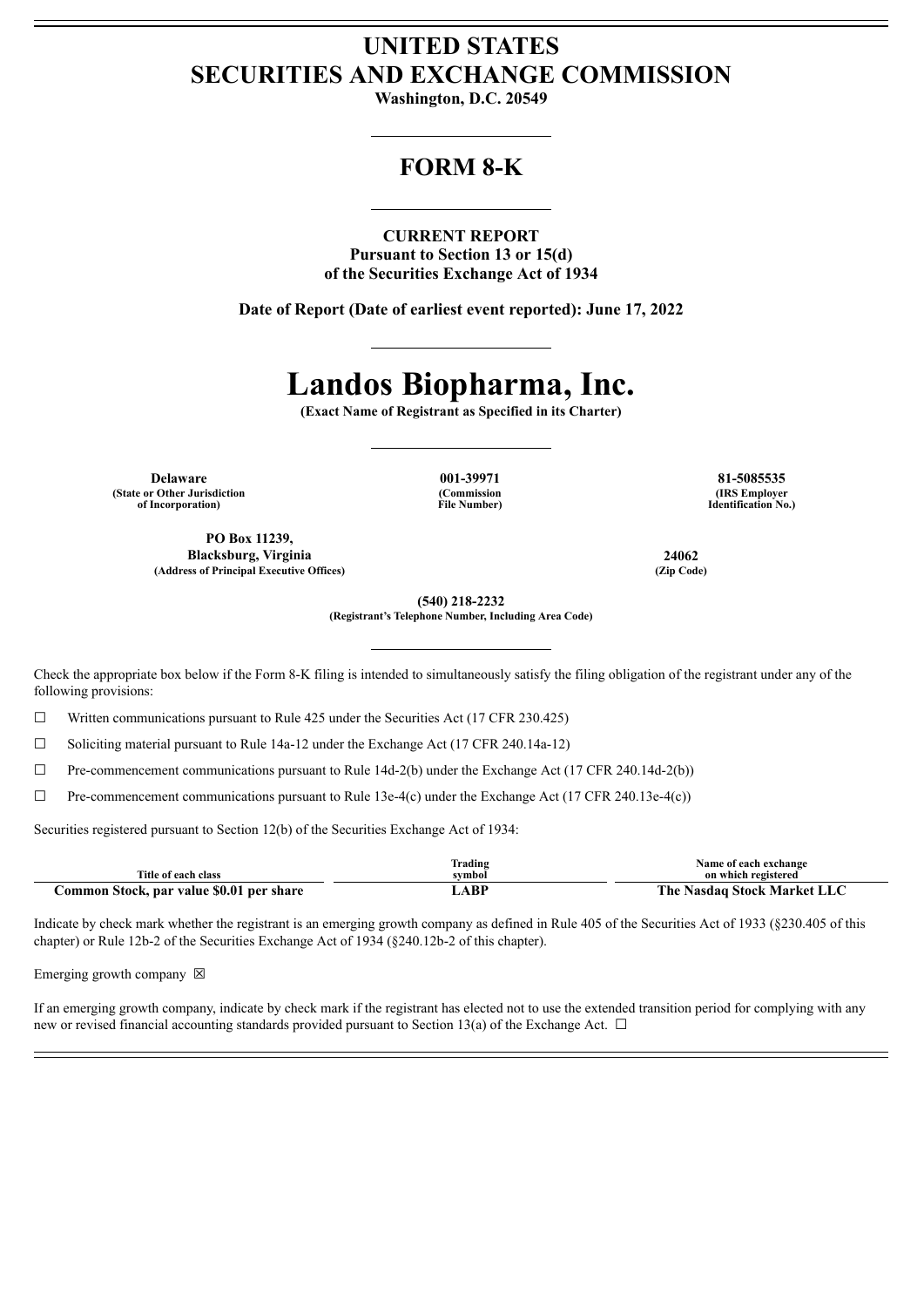#### Item 5.02 Departure of Directors or Certain Officers; Election of Directors; Appointment of Certain Officers; Compensatory **Arrangements of Certain Officers.**

## *(b) Resignation of Tim M. Mayleben as President and Chief Executive Of icer*

On June 18, 2022, Tim M. Mayleben, President and Chief Executive Officer of Landos Biopharma, Inc. (the "*Company*"), resigned from those positions, effective June 20, 2022.

### *(c)(d)(e) Appointment of Gregory Oakes as Chief Executive Of icer and Director*

On June 18, 2022, the board of directors of the Company (the "*Board*") appointed Gregory Oakes, to serve as the Company's Chief Executive Officer, effective June 20, 2022. Mr. Oakes will also serve as the Company's principal financial officer.

Effective June 20, 2022, Mr. Oakes was appointed by the Board to serve as a Class I director on the Board. Mr. Oakes term will continue until the Company's 2025 annual meeting of stockholders.

Gregory Oakes, age 54 served as President, North America, Vifor Pharma, Inc, and Executive Vice President, Vifor Pharma from September 2020 until November 2021. Mr. Oakes served on the board of directors of First Wave BioPharma, Inc. from April 2020 to June 2022. Mr. Oakes previously served as Corporate Vice President, Global Integration Lead for Otezla® (apremilast) at Amgen, Inc from November 2019 to August 2020. Prior to Amgen, Mr. Oakes served as Corporate Vice President and U.S. General Manager at Celgene Corp from July 2017 to November 2019. Mr. Oakes also served as the Global Commercial Integration Lead at Celgene where he helped steer the \$74 billion acquisition by Bristol-Myers Squibb and the \$13.4 billion divestiture of Otezla®. From January 2010 to July 2017, Mr. Oakes held several positions at Novartis AG, the most recent as Head of Sandoz Biopharmaceuticals, North America. He began his career at Schering-Plough (Merck) where he held executive roles in both the U.S. and Europe. Mr. Oakes holds a bachelor's degree in Marketing and Business Administration from Edinboro University and an MBA from Clemson University.

There are no related party transactions between Mr. Oakes and the Company that would require disclosure under Item 404(a) of Regulation S-K, and there is no family relationship between Mr. Oakes and any of the Company's directors or other executive officers.

In connection with his appointment as the Chief Executive Officer of the Company, Mr. Oakes and the Company entered into an employment agreement, effective as of June 20, 2022 (the "*CEO Employment Agreement*").

Under the terms of the CEO Employment Agreement, Mr. Oakes will receive an initial annual base salary of \$600,000 and will be eligible to receive an annual performance bonus with a target of 60% of Mr. Oakes's base salary. Any actual annual performance bonus amount will be based upon the Board's good faith assessment of Mr. Oakes's and the Company's attainment of goals established by the Board in its reasonable discretion but with input from Mr. Oakes. Mr. Oakes is also eligible to receive a retention bonus, subject to specific terms and conditions (the "*Retention Bonus*"). In accordance with the CEO Employment Agreement, Mr. Oakes was granted an option to purchase 1,677,251 shares of common stock with an exercise price equal to the closing price of the Company's common stock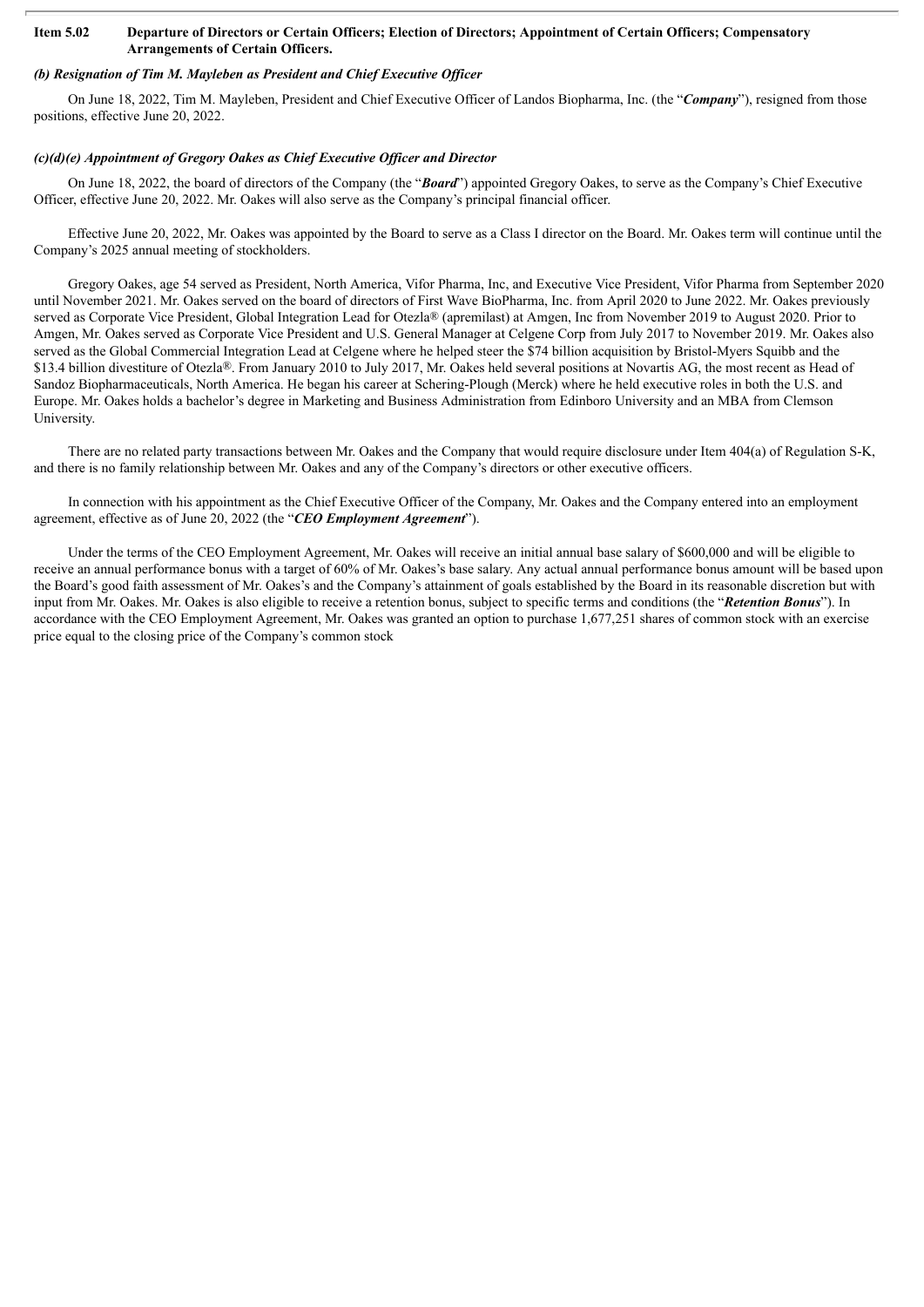on June 17, 2022 under the Company's 2019 Equity Incentive Plan (the "*Plan*"). 25% of the shares subject to the option vest on the one year anniversary of the date of grant and the remaining shares vest in 36 equal monthly installments thereafter, subject to Mr. Oakes's continued service. Mr. Oakes also entered into a confidentiality, inventions assignment, non-competition and non-solicitation agreement with the Company.

Pursuant to the terms of the CEO Employment Agreement, Mr. Oakes's employment is at will and may be terminated at any time by the Company or Mr. Oakes.

If the Company terminates Mr. Oakes's employment without "Cause," or if Mr. Oakes terminates his employment for "Good Reason" (each, as defined in the CEO Employment Agreement) at any time except on or within twelve (12) months following the effective date of a Corporate Transaction, as defined in the Plan (the "*Corporate Transaction Measurement Period*"), Mr. Oakes will be eligible to receive (i) severance payments, in the form of salary continuation, in an amount equal to 12 months of his then-current base salary, (ii) payment of COBRA premiums for a period of up to 12 months, (iii) eligibility of award of a bonus for the prior calendar year if no bonus has been paid at the time of termination (the "*Completed Year Bonus*"); (iv) the pro rata portion of Mr. Oakes's current year target bonus, prorated to reflect the partial year of service (the "*Pro Rata Bonus*"); (iv) forgiveness of his obligation to repay the Retention Bonus, if applicable; and (v) accelerated vesting of all outstanding unvested time-based equity awards that would have become vested during the 12 months following the termination date .

If the Company terminates Mr. Oakes's employment without Cause or if Mr. Oakes terminates his employment for Good Reason during the Corporate Transaction Measurement Period, Mr. Oakes will be eligible to receive (i) a lump sum severance payment in an amount equal to 18 months of his then-current base salary, (ii) payment of COBRA premiums for a period of up to 18 months, (iii) eligibility for the Completed Year Bonus; (iv) the Pro Rata Bonus; (iv) forgiveness of his obligation to repay the Retention Bonus, if applicable; and (v) 100% accelerated vesting of all outstanding unvested time-based equity awards as of the termination date.

The severance benefits described above are conditioned upon Mr. Oakes executing and making effective and irrevocable a separation agreement that includes a general release as well as his compliance with certain non-competition, non-solicitation, non-disparagement and non-disclosure obligations, resignation from all positions with our company and return of all company property.

The foregoing description of the CEO Employment Agreement is not complete and is qualified in its entirety by reference to the CEO Employment Agreement, which will be filed as an exhibit to the Company's Quarterly Report on Form 10-Q for the three months ended June 30, 2022.

#### *(e) Bonuses awarded to Tim M. Mayleben and Patricia Bitar*

In recognition of services provided to the Company, the Company awarded Mr. Mayleben a one-time cash bonus of \$275,000 as well as an option to purchase 18,000 shares of common stock with an exercise price equal to the closing price of the Company's common stock on June 17, 2022 under the Plan. The shares subject to this option will vest in full on June 7, 2023. The Company also awarded Patricia Bitar, the Company's former Chief Financial Officer, a one-time cash bonus of \$100,000 for services provided to the Company.